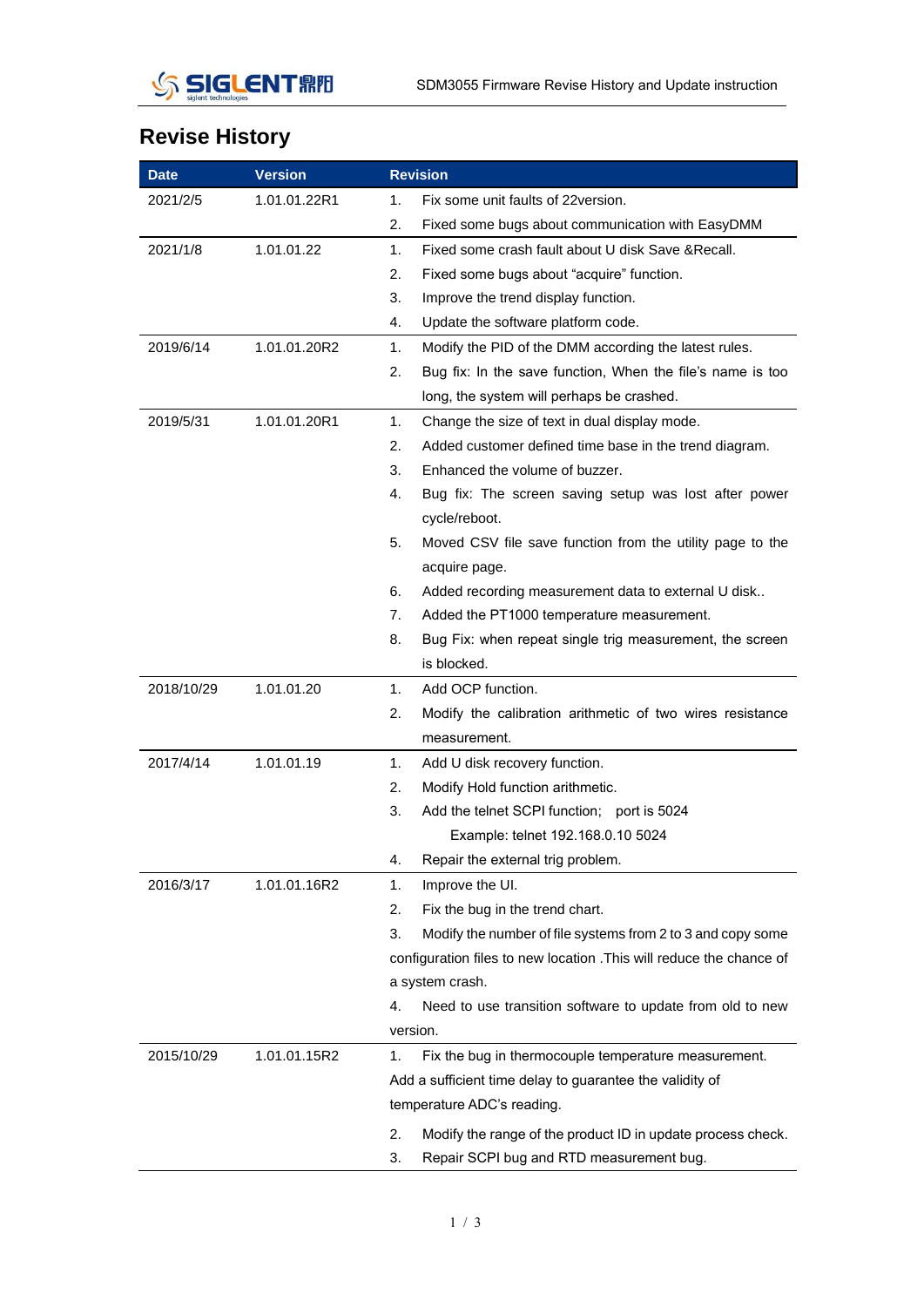

SDM3055 Firmware Revise History and Update instruction

| <b>Date</b> | <b>Version</b> | <b>Revision</b>                                            |
|-------------|----------------|------------------------------------------------------------|
| 2015/9/22   | 1.01.01.15R1   | Speed up the refresh rate of UI.<br>1.                     |
|             |                | Modify the storage location of the product model and<br>2. |
|             |                | configuration files to upgrade.                            |
|             |                | 3.<br>Add the diode threshold setting function.            |
|             |                | Fixed other miscellaneous problems.<br>4.                  |
| 2015/4/01   | 1.01.01.12R1   | Fixed a problem where the LAN MASK setting cannot be<br>1. |
|             |                | saved after reboot.                                        |
|             |                | 2.<br>Added Gateway setting.                               |
|             |                | Fixed other miscellaneous problems.<br>3.                  |